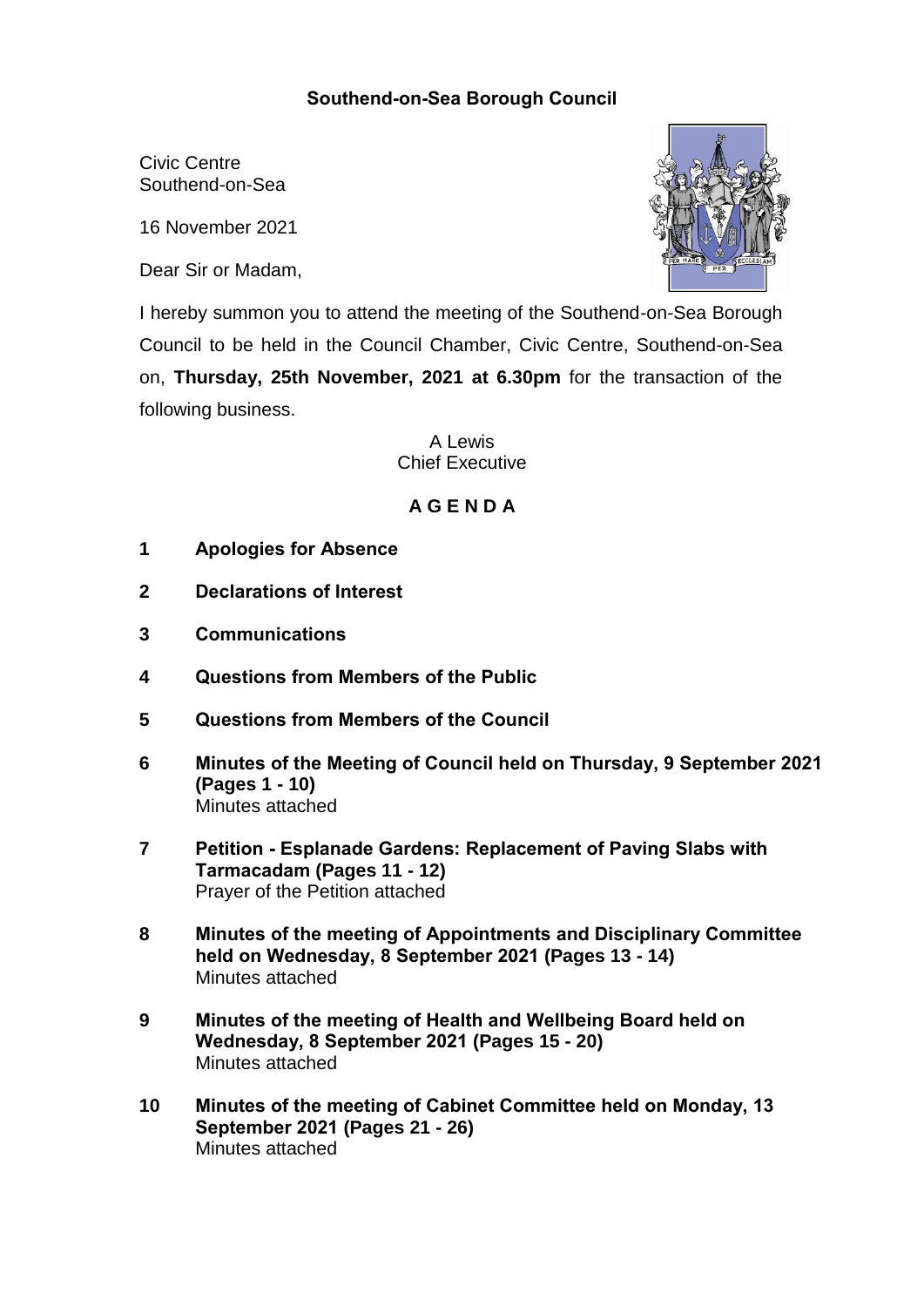- **11 Minutes of the meeting of Cabinet held on Tuesday, 14 September 2021 (Pages 27 - 38)** Minutes attached
- **12 Minutes of the meeting of Appointments and Disciplinary Committee held on Monday, 20 September 2021 (Pages 39 - 40)** Minutes attached
- **13 Minutes of the meeting of Licensing Sub-Committee A held on Tuesday, 21 September 2021 (Pages 41 - 44)** Minutes attached
- **14 Minutes of the meeting of Cabinet Committee held on Tuesday, 21 September 2021 (Pages 45 - 46)** Minutes attached
- **15 Minutes of the meeting of Audit Committee held on Wednesday, 22 September 2021 (Pages 47 - 48)** Minutes attached
- **16 Minutes of the meeting of Place Scrutiny Committee held on Monday, 4 October 2021 (Pages 49 - 50)** Minutes attached
- **17 Minutes of the meeting of Appointments and Disciplinary Committee held on Tuesday, 5 October 2021 (Pages 51 - 52)** Minutes attached
- **18 Minutes of the meeting of People Scrutiny Committee held on Tuesday, 5 October 2021 (Pages 53 - 54)** Minutes attached
- **19 Minutes of the meeting of Development Control Committee held on Wednesday, 6 October 2021 (Pages 55 - 86)** Minutes attached
- **20 Minutes of the meeting of Appeals Committee B held on Thursday, 7 October 2021 (Pages 87 - 88)** Minutes attached
- **21 Minutes of the meeting of Policy and Resources Scrutiny Committee held on Thursday, 7 October 2021 (Pages 89 - 90)** Minutes attached
- **22 Minutes of the meeting of Special Place Scrutiny Committee held on Tuesday, 12 October 2021 (Pages 91 - 92)** Minutes attached
- **23 Notice of Motion - Lock Car Park Gates to Borough's Parks (Pages 93 - 94)** Notice of Motion attached